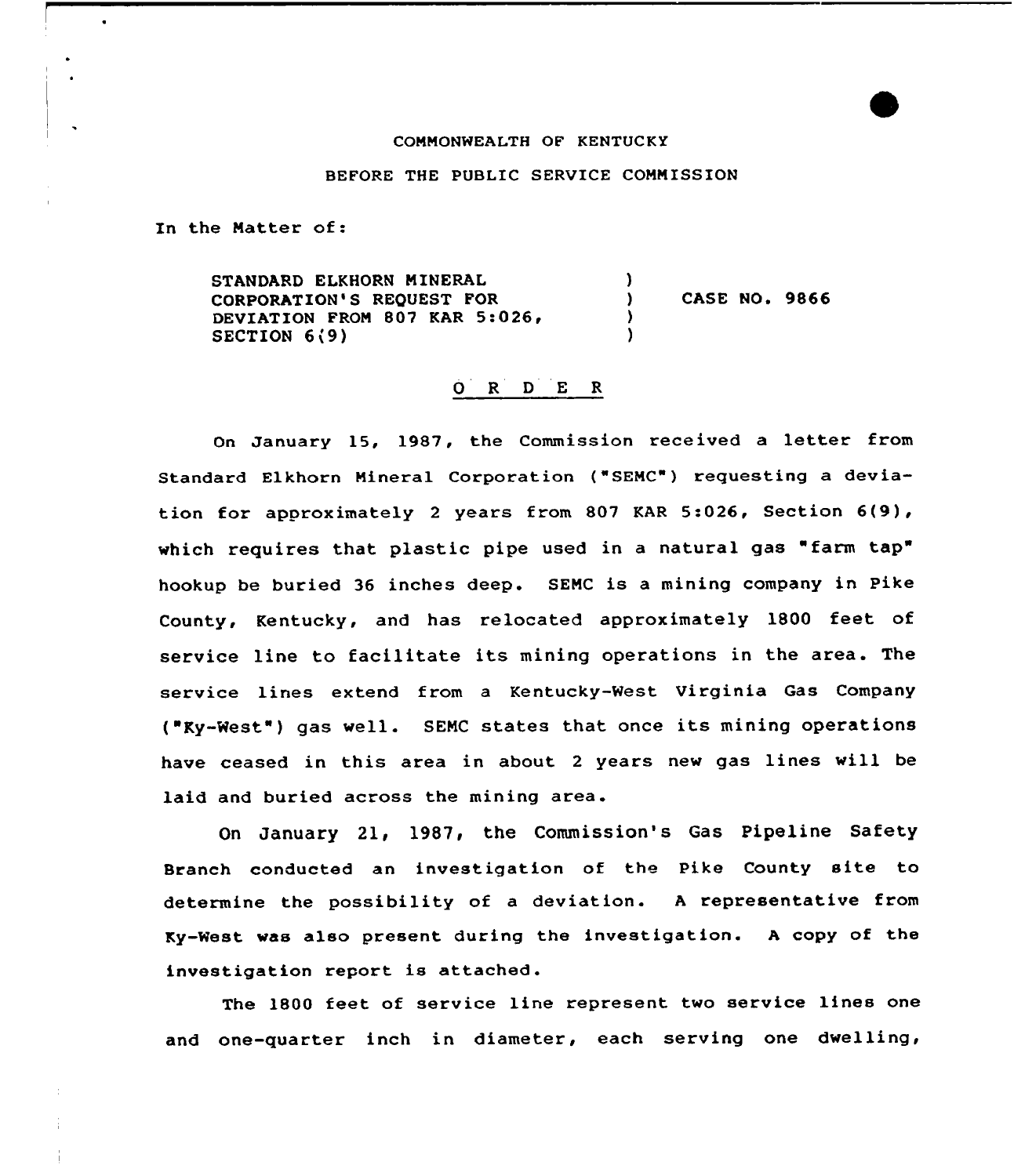and a one-half inch service line which is tapped into one of the larger service lines and supplies gas to <sup>a</sup> trailer. All three service lines have connections with unapproved materials, and the one-half inch service line is plastic unapproved for gas service. The unapproved connections and plastic pipe were used by SEMC when it initially relocated the service lines. Most of the 1800 feet of service line is located in a remote area and should not pose a threat to public safety. However, in one area after passing under railroad tracks, the service lines pass close to existing dwellings. In this area the existing plastic should be buried immediately. The Commission also notes that SEMC has installed the two larger service lines through <sup>a</sup> culvert to allow the lines to pass under railroad tracks. At the end of the proposed deviation period, these lines should be buried in the ground and in casings as they pass under the railroad tracks.

## FINDINGS AND ORDERS

After reviewing the record and being advised, the Commission is of the opinion and hereby finds that:

1. SEMC has filed <sup>a</sup> request for deviation from 8Q7 KAR 5:026, Section 6(9), a requirement that plastic pipe used in a natural gas "farm tap" hookup be buried.

2. The request for deviation is for approximately <sup>2</sup> years and involves about 180Q feet of plastic service line serving three dwellings.

3. At the end of <sup>2</sup> years SEMC will install and bury new service lines.

 $-2-$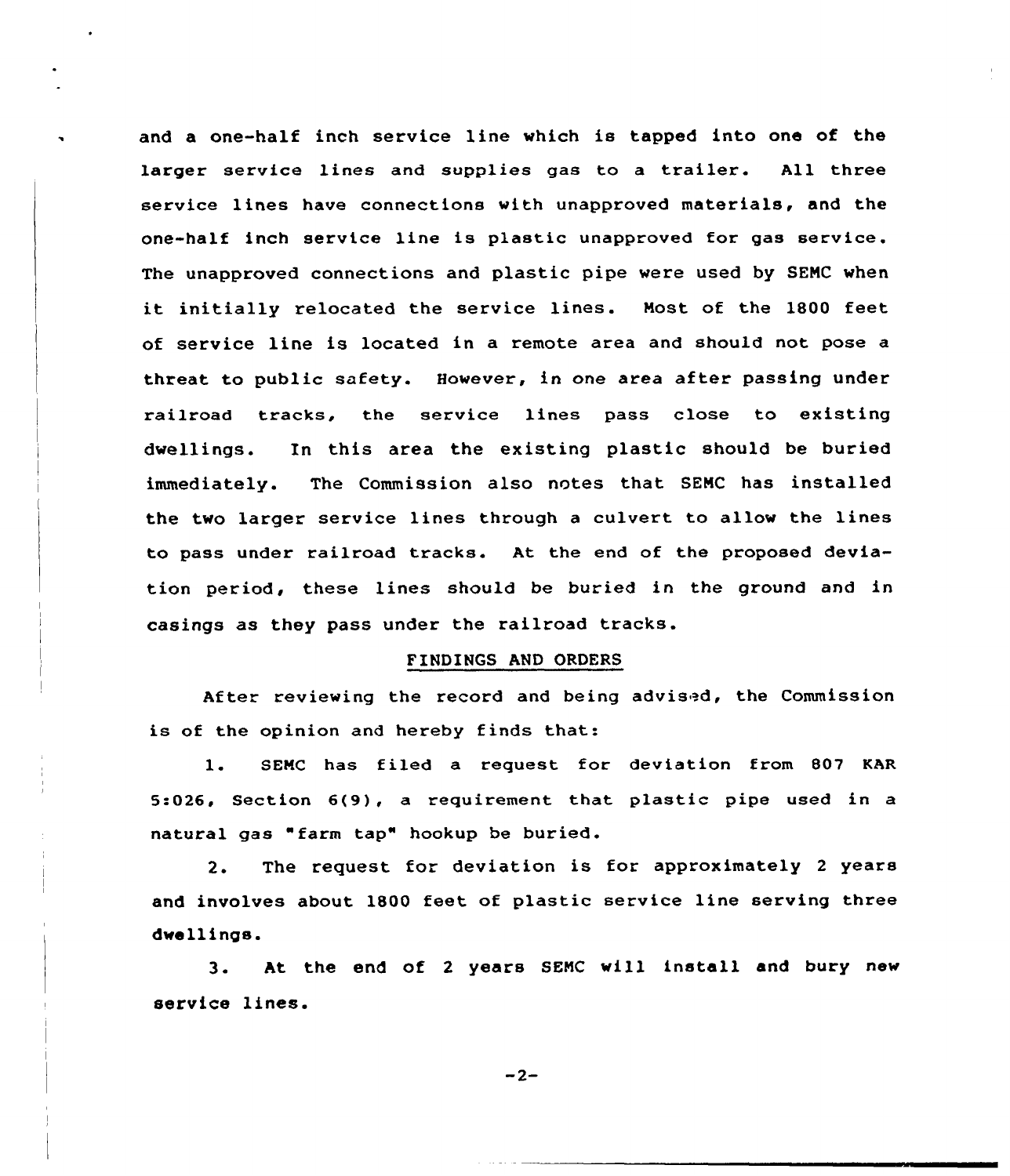4. In the process of initially relocating the service lines, SENC used unapproved materials for connections and unapproved plastic for gas service.

5. Most of the 1800 feet of service line is in a remote area and should not pose a threat to public safety, but a portion of the existing service lines that pass close to dwellings should be buried for public safety.

6. When the existing one and one-quarter inch service linea are replaced, they should be buried in the ground and in casings at the point where they pass under railroad tracks.

7. SENC should be granted <sup>a</sup> deviation from 807 KAR 5:026, section 6(9), allowing plastic pipe used to transport natural gas to three Ky-'West customers to be used aboveground with the conditions stated herein.

IT IS THEREFORE ORDERED that:

 $\ddot{\phantom{a}}$ 

l. SENC is granted <sup>a</sup> deviation from <sup>807</sup> KAR 5:026< Section 6(9), for a period of <sup>2</sup> years from the date of this Order.

2. During this 2-year period, SENC shall conduct a leak survey over the 1800 feet of service line every 6 months and provide a copy of the results to the Commission.

3. At the end of the 2-year period, SEMC shall replace the existing plastic pipe with new pipe, installed in compliance with the Commission's regulations. SEMC shall notify the Commission when this installation has been completed.

4. SENC shall immediately bury that portion of the existing service lines that pass close to existing dwellings and immediately replace the unapproved connections and unapproved plastic pipe.

 $-3-$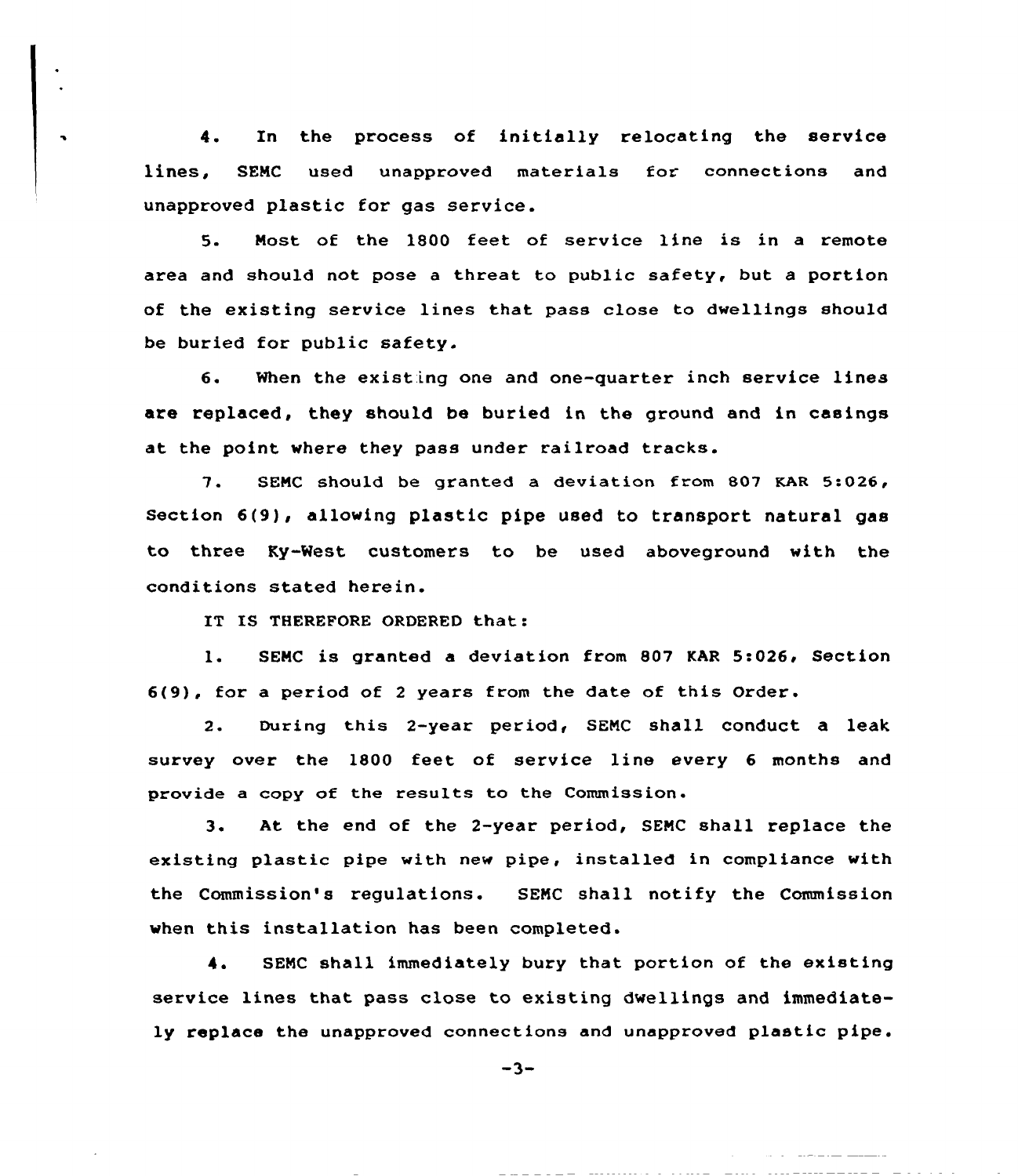5. When the existing pipe is replaced, SEMC shall install that portion of the new pipe which passes under railroad tracks in casings buried in the ground.

Done at Frankfort, Kentucky, this 20th day of February, 1987.

PUBLIC SERVICE COMNISS ION



William

Commissione

ATTEST:

Executive Director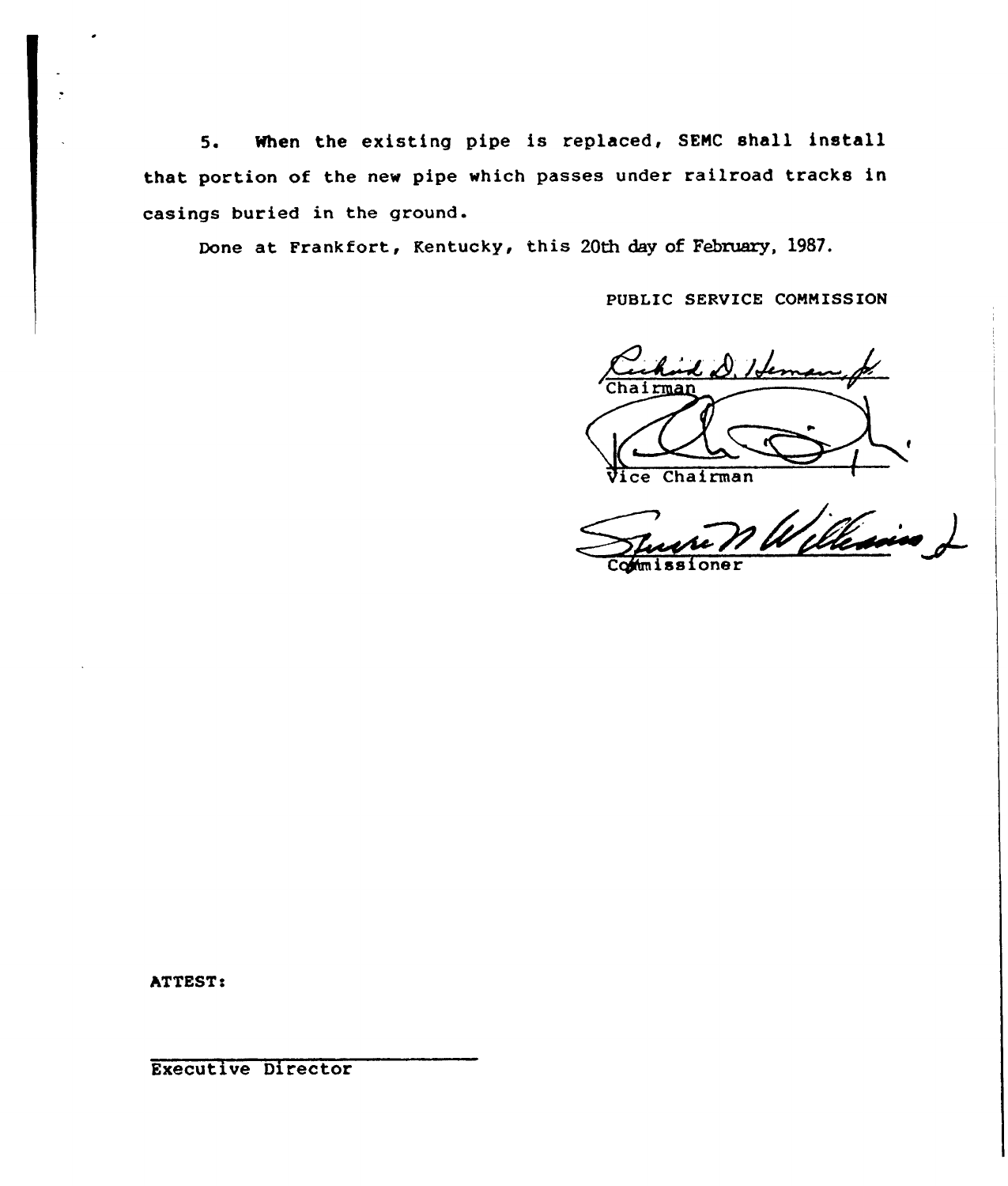# COMMONWEALTH OF KENTUCKY PUBLIC SERVICE COMMISSION

#### DEVIATION REPORT

January 28, 1987

## BRIEF

Elkhorn Mineral Corporation (SEMC), in <sup>a</sup> letter to the Kentucky Public Service Commission, requested a deviation from 807 KAR 5:026, Section  $6(9)$ , the requirement that plastic pipe used in a farm tap be buried 36" deep. The mining firm has relocated approximately 1,800' of service line from a Kentuckywest virginia Gas Company (KY-Nest) gas well so it can mine this area. It requests the plastic service lines be left aboveground for two years until the mining is completed, then to bury the lines as our regulations require.

## INVESTIGATION

On January 21, 1987, Mr. William Hall, supervisor for KY-West, and I visited the Pike County site to see if it would be possible to grant a deviation.

Most of the lines are located in a remote area and should not pose a safety hazard. However, the area where the lines cross under the railroad track must be buried because they are close to existing dwellings. Also, the  $1/2$ " gas line going to a trailer is unapproved plastic and must be replaced with either approved plastic or approved steely and if plastic is used, it must be buried. This gas line must be connected by approved methods. Additionally, the  $1 \frac{1}{4}$  plastic service lines must be connected by approved methods.